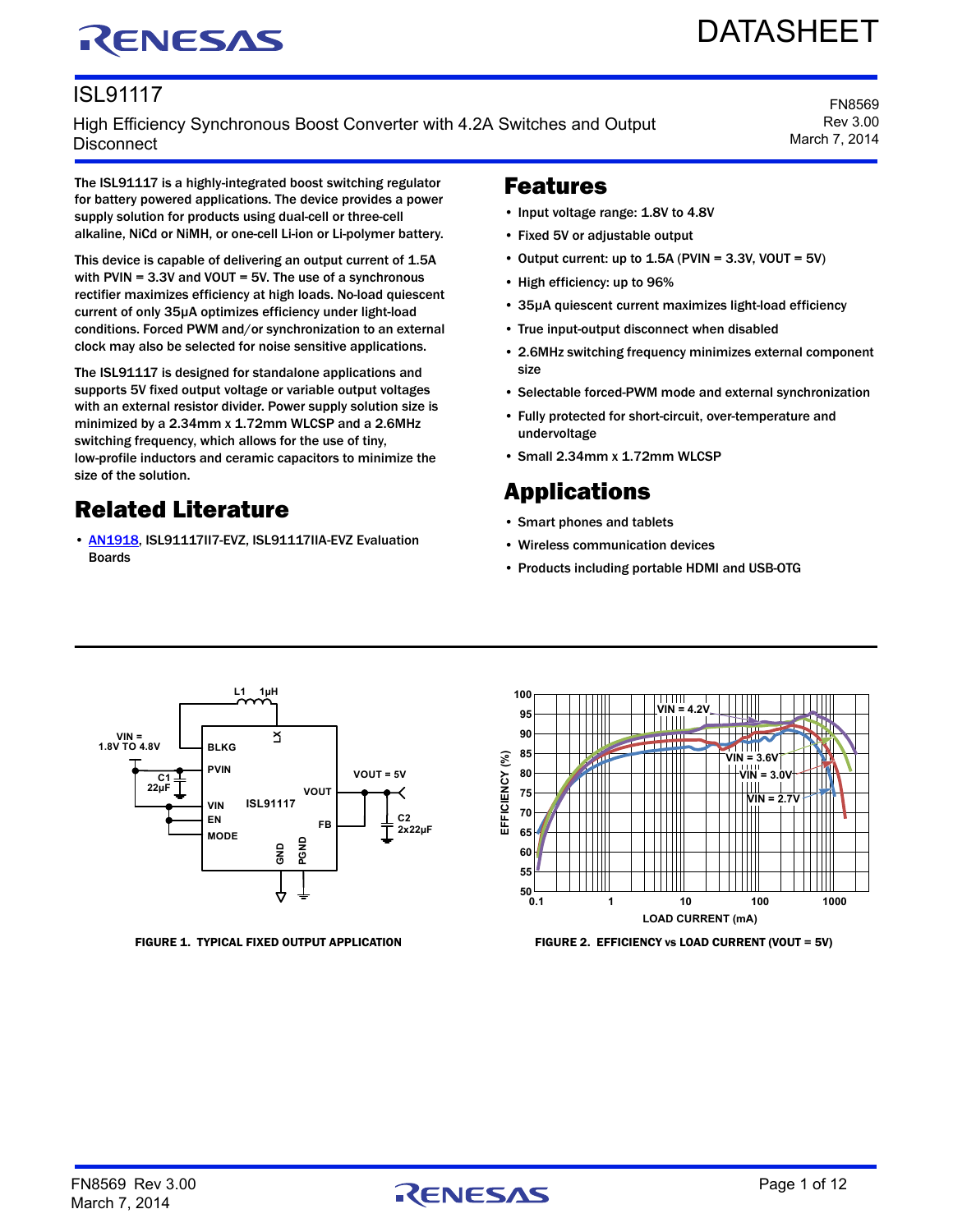### <span id="page-1-0"></span>Block Diagram



### Pin Configuration

ISL91117 (4x5 WLCSP) TOP VIEW

|                                                                                                                   |  | $  \circledA \circledB \circledB \circledB \cdot$ |
|-------------------------------------------------------------------------------------------------------------------|--|---------------------------------------------------|
| $\left( \widehat{A2} \right) \left( \widehat{B2} \right) \left( \widehat{C2} \right) \left( \widehat{D2} \right)$ |  |                                                   |
| $(\mathsf{A3})$ $(\mathsf{B3})$ $(\mathsf{C3})$ $(\mathsf{D3})$                                                   |  |                                                   |
| $(A)$ $(B)$ $(C)$ $(D4)$                                                                                          |  |                                                   |
|                                                                                                                   |  | $(A5)$ $(B5)$ $(C5)$ $(D5)$                       |
|                                                                                                                   |  |                                                   |

### Pin Descriptions

| PIN#           | <b>PIN</b><br><b>NAMES</b> | <b>DESCRIPTION</b>                                                                                                                                                                                                            |
|----------------|----------------------------|-------------------------------------------------------------------------------------------------------------------------------------------------------------------------------------------------------------------------------|
| A5, B5, C5     | <b>VOUT</b>                | Boost output. Connect 2x22uF capacitor to<br>PGND.                                                                                                                                                                            |
| A4, B4, C4     | <b>LX</b>                  | Switching node of the boost converter.                                                                                                                                                                                        |
| A3, B3, C3     | <b>PGND</b>                | Power ground for high switching current.                                                                                                                                                                                      |
| A2, B2, C2     | <b>BLKG</b>                | Blocking FET terminal. Connect the input side of<br>the inductor.                                                                                                                                                             |
| A1, B1, C1     | <b>PVIN</b>                | Power input. Range: 1.8V to 4.8V. Connect a 22µF<br>capacitor to PGND.                                                                                                                                                        |
| D <sub>1</sub> | VIN                        | Supply input. Range: 1.8V to 4.8V.                                                                                                                                                                                            |
| D <sub>2</sub> | EN                         | Logic input, drive HIGH to enable device.                                                                                                                                                                                     |
| D <sub>3</sub> | <b>MODE</b>                | Logic input, HIGH for auto PFM mode. LOW for<br>forced PWM operation. Also, this pin can be used<br>with an external clock sync input. Range:<br>2.75MHz to 3.25MHz. Maximum voltage on this<br>pin should be limited to VIN. |
| D <sub>4</sub> | <b>GND</b>                 | Analog ground pin.                                                                                                                                                                                                            |
| D5             | <b>FB</b>                  | Voltage feedback pin.                                                                                                                                                                                                         |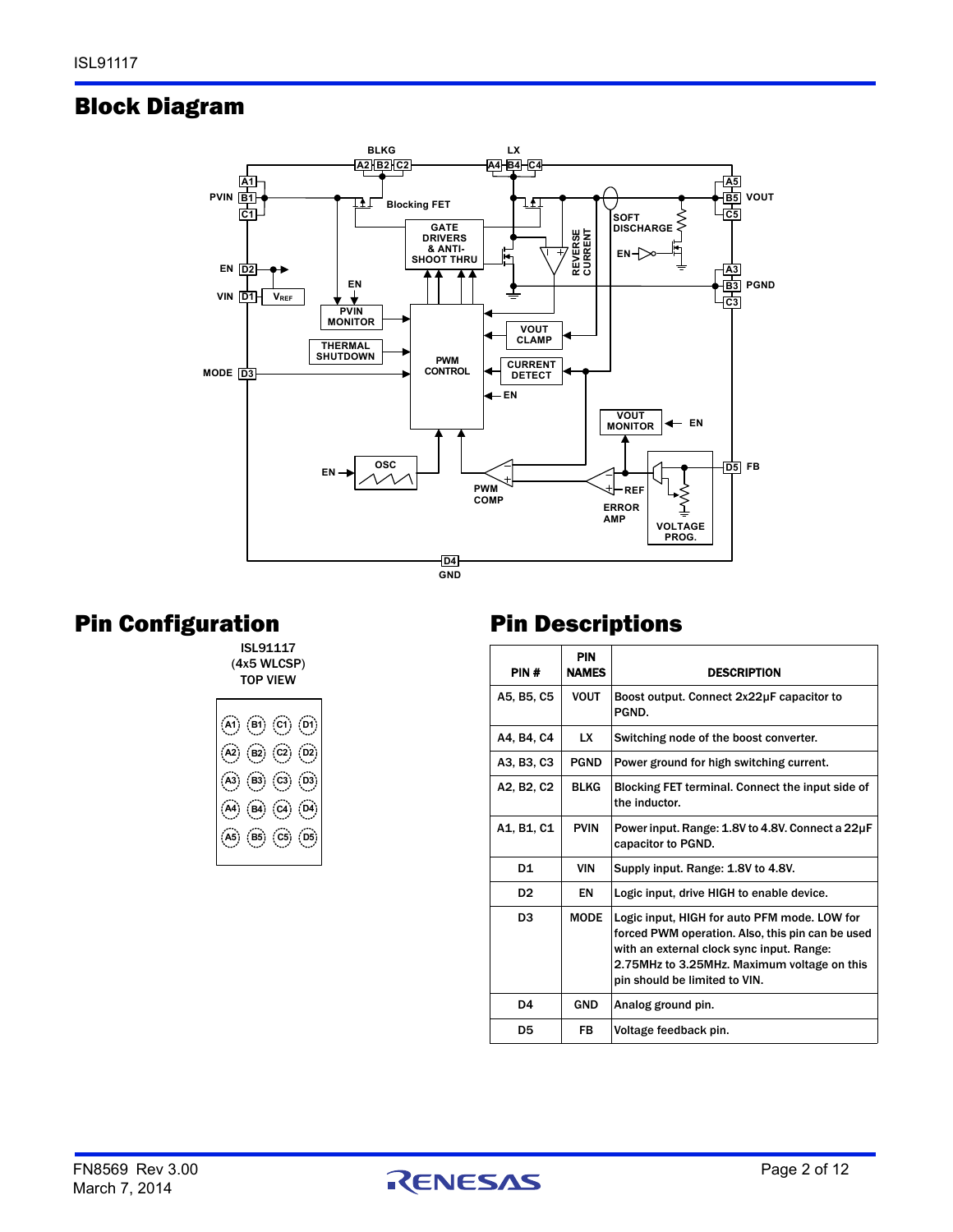### Ordering Information

| <b>PART NUMBER</b><br>(Notes 1, 2, 3) | <b>PART</b><br><b>MARKING</b>            | <b>VOUT</b><br>$\mathbf{w}$ | <b>TEMP RANGE</b><br>(°C) | <b>PACKAGE</b><br>(Pb-free) | PKG.<br><b>DWG.#</b> |
|---------------------------------------|------------------------------------------|-----------------------------|---------------------------|-----------------------------|----------------------|
| <b>ISL91117II7Z-T (Note 4)</b>        | <b>GAXC</b>                              | 5                           | $-40$ to $+85$            | 20 Ball WLCSP               | W4x5.20F             |
| ISL91117II7Z-T7A (Note 4)             | <b>GAXC</b>                              | 5                           | $-40$ to $+85$            | 20 Ball WLCSP               | W4x5.20F             |
| <b>ISL91117IIAZ-T</b>                 | <b>GAXB</b>                              | ADJ.                        | $-40$ to $+85$            | 20 Ball WLCSP               | <b>W4x5.20F</b>      |
| <b>ISL91117IIAZ-T7A</b>               | <b>GAXB</b>                              | ADJ.                        | $-40$ to $+85$            | 20 Ball WLCSP               | W4x5.20F             |
| <b>ISL91117II7-EVZ (Note 4)</b>       | Evaluation Board for ISL91117II7Z        |                             |                           |                             |                      |
| <b>ISL91117IIA-EVZ</b>                | <b>Evaluation Board for ISL91117IIAZ</b> |                             |                           |                             |                      |

NOTES:

<span id="page-2-0"></span>1. Please refer to **[TB347](http://www.intersil.com/data/tb/tb347.pdf)** for details on reel specifications.

<span id="page-2-1"></span>2. These Intersil Pb-free WLCSP and BGA packaged products employ special Pb-free material sets; molding compounds/die attach materials and SnAgCu - e1 solder ball terminals, which are RoHS compliant and compatible with both SnPb and Pb-free soldering operations. Intersil Pb-free WLCSP and BGA packaged products are MSL classified at Pb-free peak reflow temperatures that meet or exceed the Pb-free requirements of IPC/JEDEC J STD-020.

<span id="page-2-2"></span>3. For Moisture Sensitivity Level (MSL), please see device information page for **ISL91117** For more information on MSL please see techbrief [TB363](http://www.intersil.com/data/tb/tb363.pdf).

<span id="page-2-3"></span>4. Contact Intersil for Availability.

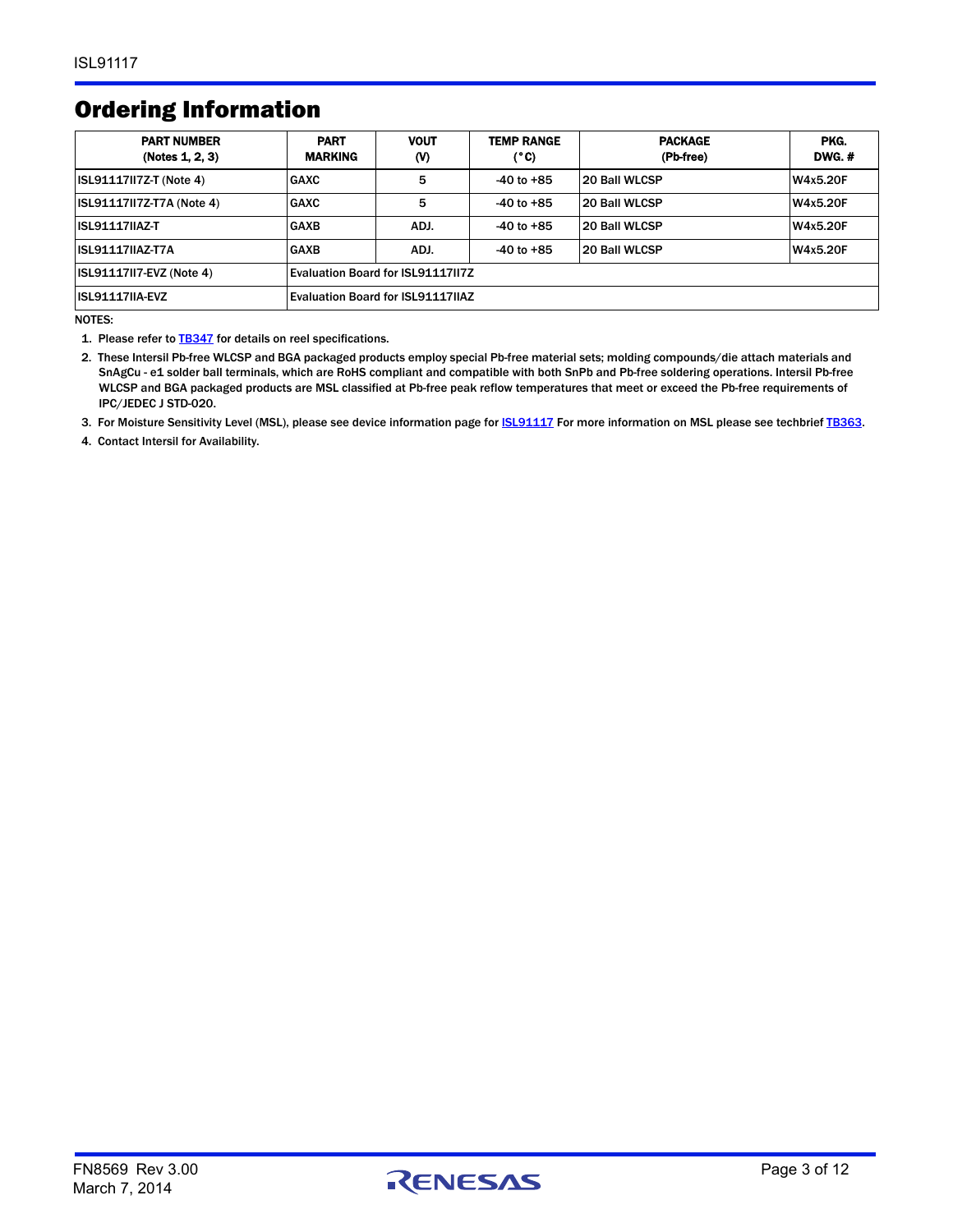#### Absolute Maximum Ratings Thermal Information

| <b>ESD Rating</b>                                       |  |
|---------------------------------------------------------|--|
| Human Body Model (Tested per JESD22-A114E)2.5kV         |  |
|                                                         |  |
| Latch Up (Tested per JESD-78B; Class 2, Level A)  100mA |  |

| <b>Thermal Resistance (Typical)</b>                   |  | $\theta_{IA}$ (°C/W) $\theta_{IC}$ (°C/W) |
|-------------------------------------------------------|--|-------------------------------------------|
| 20 Ball WLCSP (Notes 5, 6).<br>-66                    |  | 1.0                                       |
| Maximum Junction Temperature (Plastic Package) +125°C |  |                                           |
|                                                       |  |                                           |
|                                                       |  |                                           |
| http://www.intersil.com/pbfree/Pb-FreeReflow.asp      |  |                                           |

#### Recommended Operating Conditions

*CAUTION: Do not operate at or near the maximum ratings listed for extended periods of time. Exposure to such conditions may adversely impact product reliability and result in failures not covered by warranty.*

#### NOTES:

- <span id="page-3-1"></span>5.  $\theta_{JA}$  is measured in free air with the component mounted on a high effective thermal conductivity test board with "direct attach" features. See Tech Brief **TB379**
- <span id="page-3-2"></span>6. For  $\theta_{IC}$ , the "case temp" location is taken at the package top center.
- <span id="page-3-0"></span>7. LX pin can withstand switching transients of -1.5V for 100ns, and 7V for 20ms.

**Analog Specifications** VIN = PVIN = EN = 3.6V, VOUT = 5V, L1 = 1µH, C1 = 22µF, C2 = 2 x 22µF, T<sub>A</sub> = +25°C. Boldface limits apply over the operating temperature range, -40°C to +85°C and input voltage range (1.8V to 4.8V).

| <b>SYMBOL</b>                     | <b>PARAMETER</b>                       | <b>TEST CONDITIONS</b>                                     | <b>MIN</b><br>(Note 8) | <b>TYP</b> | <b>MAX</b><br>(Note 8) | <b>UNITS</b> |
|-----------------------------------|----------------------------------------|------------------------------------------------------------|------------------------|------------|------------------------|--------------|
| <b>POWER SUPPLY</b>               |                                        |                                                            |                        |            |                        |              |
| <b>VIN</b>                        | Input Voltage Range                    |                                                            | 1.8                    |            | 4.8                    | $\mathsf{V}$ |
| VUVLO                             | VIN Undervoltage Lockout Threshold     | <b>Rising</b>                                              |                        | 1.725      | 1.775                  | V            |
|                                   |                                        | <b>Falling</b>                                             | 1.550                  | 1.650      |                        | $\mathsf{v}$ |
| <b>VIN</b>                        | <b>VIN Supply Current</b>              | PFM mode, no external load on VOUT (Note 9)                |                        | 27.5       | 60                     | μA           |
| lsp                               | <b>VIN Supply Current, Shutdown</b>    | $EN = GND$ , $VIN = 3.6V$                                  |                        | 0.4        | 1.0                    | μA           |
|                                   | <b>OUTPUT VOLTAGE REGULATION</b>       |                                                            |                        |            |                        |              |
|                                   | <b>Output Voltage Accuracy</b>         | $I_{OUT}$ = 0mA, PWM mode                                  | $-2$                   |            | $+2$                   | %            |
|                                   |                                        | $I_{OUT}$ = 1mA, PFM mode                                  | -3                     |            | $+4$                   | %            |
| $V_{FB}$                          | FB Pin Voltage Regulation              | For adjustable output version (ISL91117IIAZ)               | 0.788                  | 0.80       | 0.812                  | $\mathsf{v}$ |
| $I_{FB}$                          | <b>FB Pin Bias Current</b>             | For adjustable output version (ISL91117IIAZ)               |                        |            | 0.2                    | μA           |
| AVOUT/<br>$\triangle$ VIN         | Line Regulation, PWM Mode              | $IOIII$ = 500mA, MODE = GND, VIN step from 2.3V to 4.8V    |                        | ±0.005     |                        | mV/mV        |
| AVOUT/<br>$\Delta I_{OUT}$        | <b>Load Regulation, PWM Mode</b>       | VIN = 3.7V, MODE = GND, IOUT step from 0mA to 500mA        |                        | ±0.005     |                        | mV/mA        |
| AVOUT/<br>$\triangle$ VIN         | Line Regulation, PFM Mode              | $I_{OIII}$ = 100mA, MODE = VIN, VIN step from 2.3V to 4.8V |                        | ±12.5      |                        | mV/V         |
| AVOUT/<br>$\Delta I_{\text{OUT}}$ | <b>Load Regulation, PFM Mode</b>       | VIN = 3.7V, MODE = VIN, $I_{OUT}$ step from 0mA to 100mA   |                        | ±0.4       |                        | mV/mA        |
| V <sub>CLAMP</sub>                | <b>Output Voltage Clamp</b>            | <b>Rising</b>                                              | 5.25                   |            | 5.95                   | V            |
|                                   | <b>Output Voltage Clamp Hysteresis</b> |                                                            |                        | 400        |                        | mV           |
|                                   | <b>DC/DC SWITCHING SPECIFICATIONS</b>  |                                                            |                        |            |                        |              |
| $f_{SW}$                          | <b>Oscillator Frequency</b>            |                                                            | 2.4                    | 2.6        | 2.9                    | <b>MHz</b>   |
| t <sub>onmin</sub>                | Minimum On Time                        |                                                            |                        | 80         |                        | ns           |
| <b>INFETLEAK</b>                  | LX Pin Leakage Current                 |                                                            | $-0.5$                 |            | $+0.5$                 | μA           |

March 7, 2014

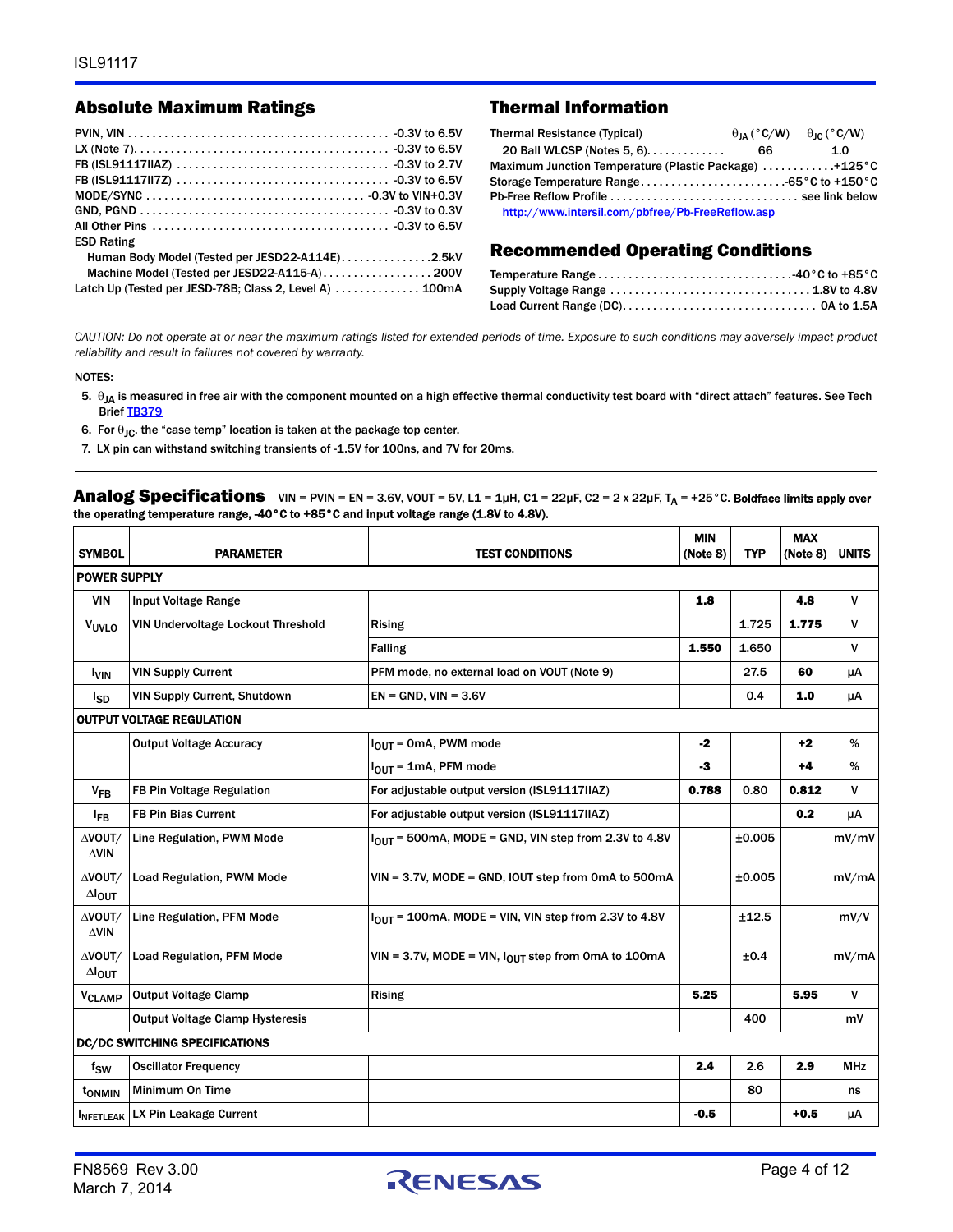#### **Analog Specifications** VIN = PVIN = EN = 3.6V, VOUT = 5V, L1 = 1µH, C1 = 22µF, C2 = 2 x 22µF, T<sub>A</sub> = +25°C. Boldface limits apply over the operating temperature range, -40°C to +85°C and input voltage range (1.8V to 4.8V). (Continued)

| <b>SYMBOL</b>       | <b>PARAMETER</b>                                      | <b>TEST CONDITIONS</b>                                                                                                                  | <b>MIN</b><br>(Note 8) | <b>TYP</b>     | <b>MAX</b><br>(Note 8) | <b>UNITS</b> |
|---------------------|-------------------------------------------------------|-----------------------------------------------------------------------------------------------------------------------------------------|------------------------|----------------|------------------------|--------------|
|                     | SOFT-START and SOFT DISCHARGE                         |                                                                                                                                         |                        |                |                        |              |
| tss                 | <b>Soft-start Time</b>                                | Time from when EN signal asserts to when output voltage<br>ramp starts.                                                                 |                        | 1              |                        | ms           |
|                     |                                                       | Time from when output voltage ramp starts to when<br>output voltage reaches 95% of its nominal value.<br>$VIN = 2V$ , $I_{OUT} = 200mA$ |                        | $\overline{2}$ |                        | ms           |
|                     | R <sub>DISCHG</sub> VOUT Soft-Discharge ON-Resistance | EN < VIL                                                                                                                                |                        | 120            |                        | Ω            |
| <b>POWER MOSFET</b> |                                                       |                                                                                                                                         |                        |                |                        |              |
|                     | R <sub>DSON_P</sub> P-Channel MOSFET ON-Resistance    | $IOIII = 200mA$                                                                                                                         |                        | 90             |                        | $m\Omega$    |
|                     | R <sub>DSON_N</sub> N-Channel MOSFET ON-Resistance    | $IOUT = 200mA$                                                                                                                          |                        | 75             |                        | $m\Omega$    |
| <b>PK_LMT</b>       | P-Channel MOSFET Peak Current Limit                   |                                                                                                                                         | 3.7                    | 4.2            | 4.7                    | A            |
|                     | <b>PFM/PWM TRANSITION</b>                             |                                                                                                                                         |                        |                |                        |              |
|                     | Load Current Threshold, PFM to PWM                    |                                                                                                                                         |                        | 200            |                        | mA           |
|                     | Load Current Threshold, PWM to PFM                    |                                                                                                                                         |                        | 75             |                        | mA           |
|                     | <b>External Synchronization Frequency Range</b>       |                                                                                                                                         | 2.75                   |                | 3.25                   | <b>MHz</b>   |
|                     | <b>Thermal Shutdown</b>                               |                                                                                                                                         |                        | 150            |                        | ۰c           |
|                     | <b>Thermal Shutdown Hysteresis</b>                    |                                                                                                                                         |                        | 35             |                        | ۰c           |
| <b>LOGIC INPUTS</b> |                                                       |                                                                                                                                         |                        |                |                        |              |
| <b>LEAK</b>         | Input Leakage                                         |                                                                                                                                         |                        | 0.03           | 0.5                    | μA           |
| $V_{\text{IH}}$     | <b>Input HIGH Voltage</b>                             |                                                                                                                                         | 1.4                    |                |                        | V            |
| $V_{IL}$            | <b>Input LOW Voltage</b>                              |                                                                                                                                         |                        |                | 0.4                    | v            |
| <b>NOTES:</b>       |                                                       |                                                                                                                                         |                        |                |                        |              |

<span id="page-4-0"></span>8. Parameters with MIN and/or MAX limits are 100% tested at +25°C, unless otherwise specified. Temperature limits established by characterization and are not production tested.

<span id="page-4-1"></span>9. Quiescent current measurements are taken when the output is not switching.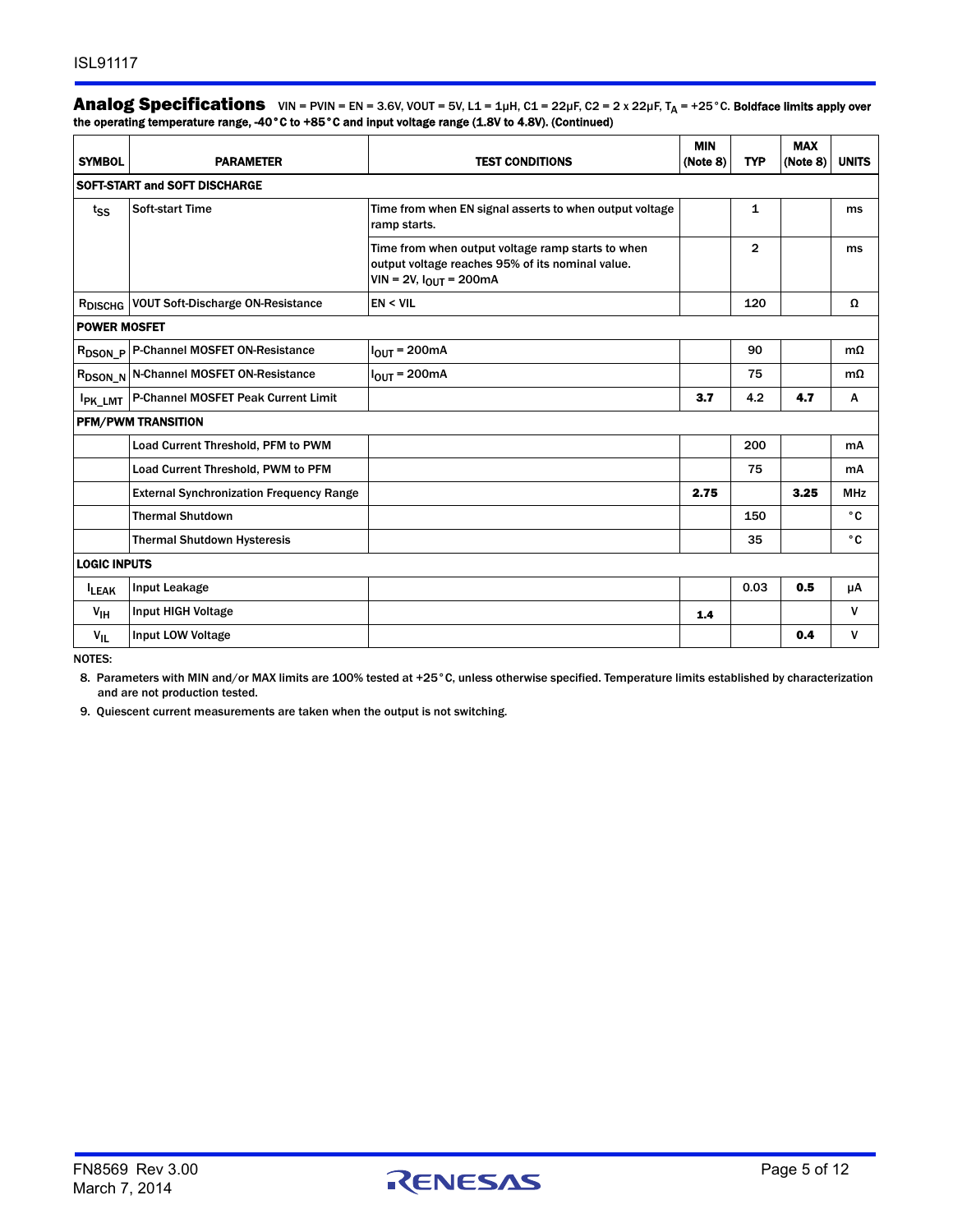

### Typical Performance Curves















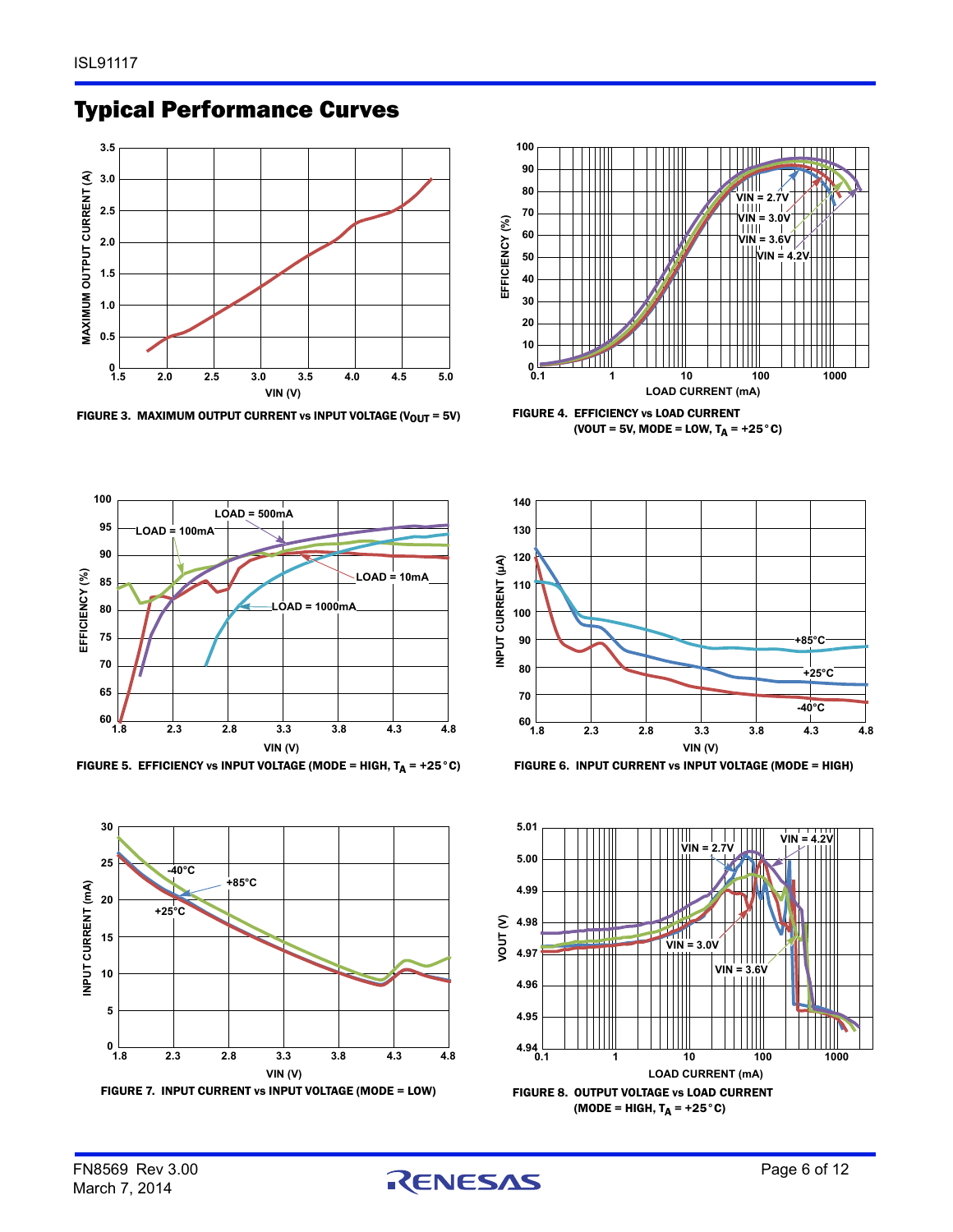

### **Typical Performance Curves (Continued)**







(VIN = 3.6V, VOUT = 5V, 10mA LOAD)













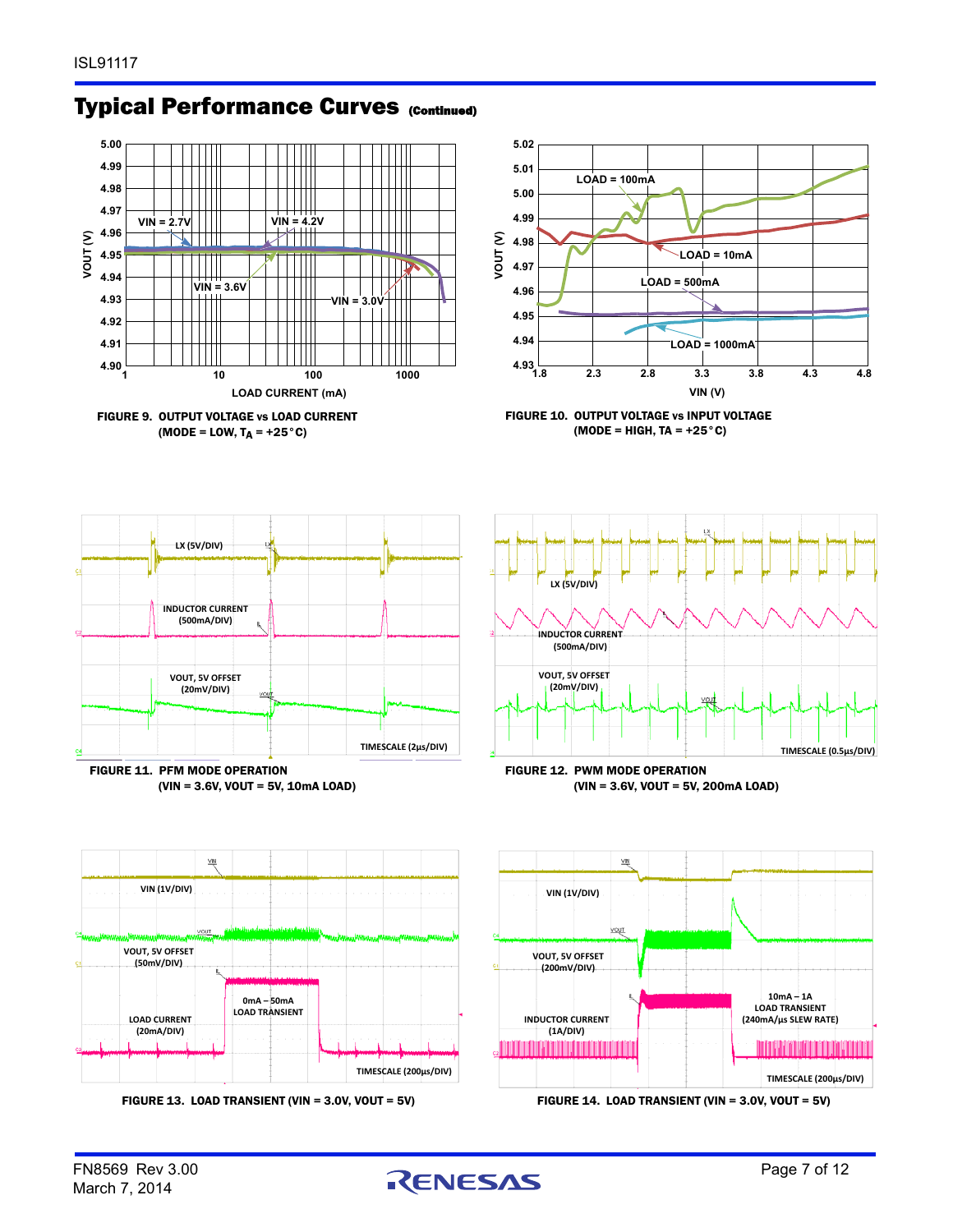### **Typical Performance Curves (Continued)**



FIGURE 15. LINE TRANSIENT (VOUT = 5V) FIGURE 16. LINE TRANSIENT (VOUT = 5V)



<span id="page-7-0"></span>



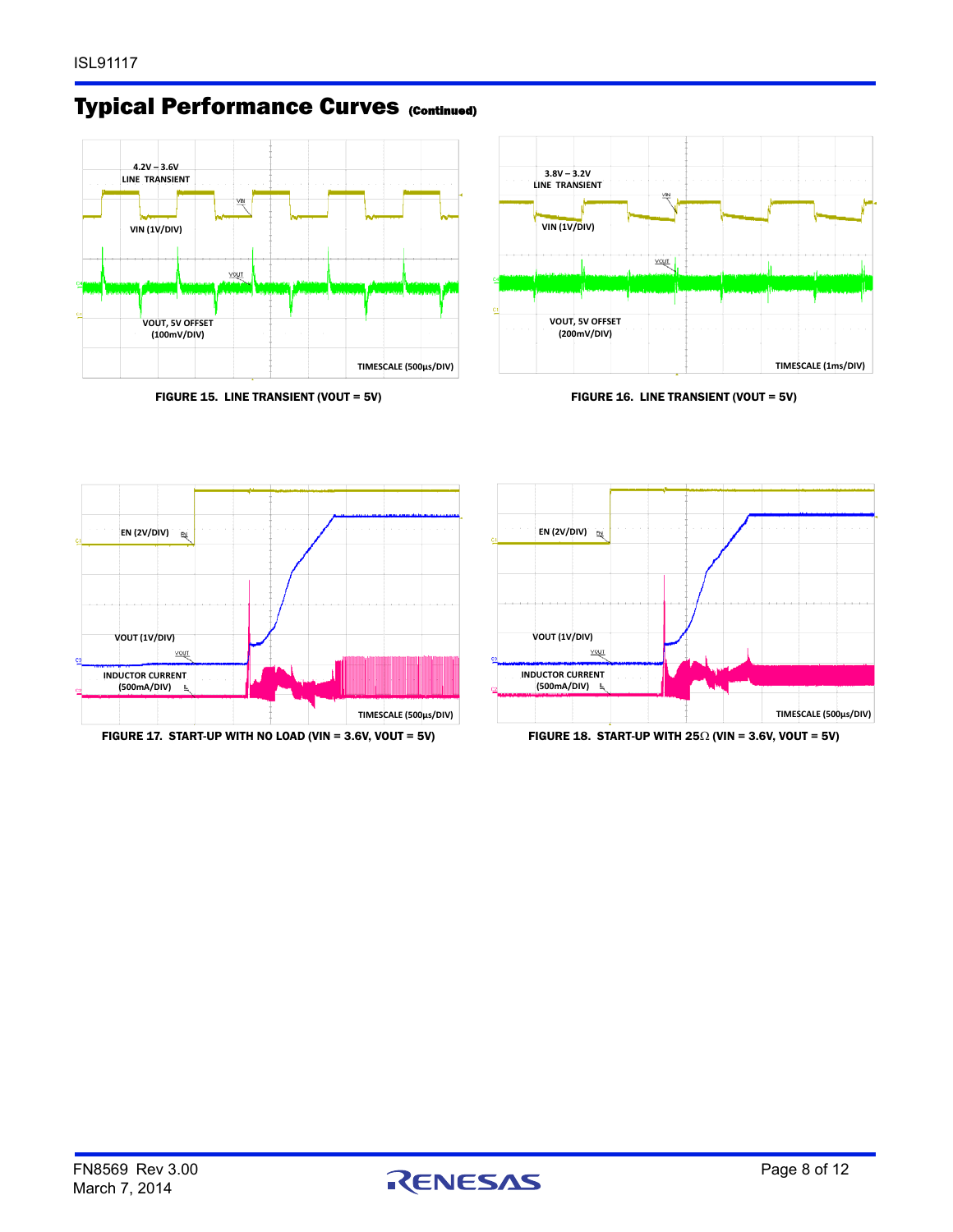### Functional Description

#### Functional Overview

Refer to the ["Block Diagram" on page 2.](#page-1-0) The ISL91117 implements a complete boost switching regulator, with PWM controller, internal switches, references, protection circuitry, and control inputs.

#### Internal Supply and References

Referring to the ["Block Diagram" on page 2](#page-1-0), the ISL91117 provides two power input pins. The PVIN pin supplies input power to the DC/DC converter, while the VIN pin provides the operating voltage source required for stable  $V_{REF}$  generation. Separate ground pins (GND and PGND) are provided to avoid problems caused by ground shift due to the high switching currents.

#### Enable Input

A master enable pin EN allows the device to be enabled. Driving the EN pin LOW invokes a power-down mode, where most internal device functions, including input and output power-good detection, are disabled.

#### Soft Discharge

When the device is disabled by driving EN LOW, an internal resistor between VOUT and GND is activated. This internal resistor has typical 120Ω resistance.

#### POR Sequence and Soft-start

Bringing the EN pin HIGH allows the device to power-up. A number of events occur during the start-up sequence. The internal voltage reference powers up, and stabilizes. The device then starts operating. There is a typical 1ms delay between assertion of the EN pin and the start of switching regulator soft-start ramp.

The soft-start feature minimizes output voltage overshoot and input in-rush currents. During soft-start, the reference voltage is ramped up to provide a ramping VOUT voltage. While the output voltage is lower than approximately 20% of the target output voltage, switching frequency is reduced to a fraction of the normal switching frequency to aid in producing low duty cycles necessary to avoid input in-rush current spikes. Once the output voltage exceeds that threshold, switching frequency is increased to its nominal value.

The soft-start time is typically 3ms. Increasing the load current will increase these typical soft-start times.

### Short Circuit Protection

The ISL91117 provides short-circuit protection by monitoring the feedback voltage. When feedback voltage is sensed to be lower than a certain threshold, the PWM oscillator frequency is reduced in order to protect the device from damage. The P-Channel MOSFET peak current limit remains active during this state.

#### Undervoltage Lockout

The undervoltage lockout (UVLO) feature prevents abnormal operation in the event that the supply voltage is too low to

guarantee proper operation. When the VIN voltage falls below the UVLO threshold, the regulator is disabled.

#### Thermal Shutdown

A built-in thermal protection feature protects the ISL91117 if the die temperature reaches +150°C (typical). At this die temperature, the regulator is completely shut down. The die temperature continues to be monitored in this thermal-shutdown mode. When the die temperature falls to +125°C (typical), the device will resume normal operation.

When exiting thermal shutdown, the ISL91117 will execute its soft-start sequence.

#### External Synchronization

An external sync feature is provided. Applying a clock signal with a frequency between 2.75MHz and 3.25MHz at the MODE input, forces the ISL91117 to synchronize to this external clock. The MODE input supports standard logic levels.

#### PWM Operation

The control scheme of the device is based on the peak current mode control, and the control loop is compensated internally. The peak current of the N-channel MOSFET switch is sensed to limit the maximum current flowing through the switch and the inductor.

The control circuit includes ramp generator, slope compensator, error amplifier, PWM comparator (see ["Block Diagram" on page 2\)](#page-1-0). The ramp signal is derived from the inductor current. This ramp signal is then compared to the error amplifier output to generate the PWM gating signals for driving both N-channel and P-channel MOSFETs. The PWM operation is initialized by the clock from the internal oscillator (typical 2.6MHz). The N-channel MOSFET is turned ON at the beginning of a PWM cycle, the P-channel MOSFET remains OFF, and the current starts ramping up. When the sum of the ramp and the slope compensator output reaches the error amplifier output voltage, the PWM comparator outputs a signal to turn OFF the N-channel MOSFET. Here, both MOSFETs remain OFF during the dead-time interval, and then the P-channel MOSFET is turned ON and remains ON until the end of this PWM cycle. During this time, the inductor current ramps down until the next clock. At this point, following a short dead time, the N-channel MOSFET is again turned ON, repeating as previously described.

#### PFM Operation

The boost converter enters the PFM mode of operation under light load conditions. When the inductor current is sensed to cross zero, the converter enters PFM mode. In this mode, each pulse cycle is still synchronized by the PWM clock. The N-channel MOSFET is turned ON at the rising edge of the clock and turned OFF when the inductor peak current reaches a certain current limit. Then the P-channel MOSFET is turned ON, and it stays ON until the inductor current goes to zero. Subsequently, both N-channel and P-channel MOSFETs are turned OFF until the next clock cycle starts, at which time the N-channel MOSFET is turned ON again.

In most operating conditions, there will be multiple PFM pulses to charge up the output capacitor. In addition to the inductor current limit for PFM operation, the PFM pulses are also controlled by output voltage. These pulses continue until VOUT

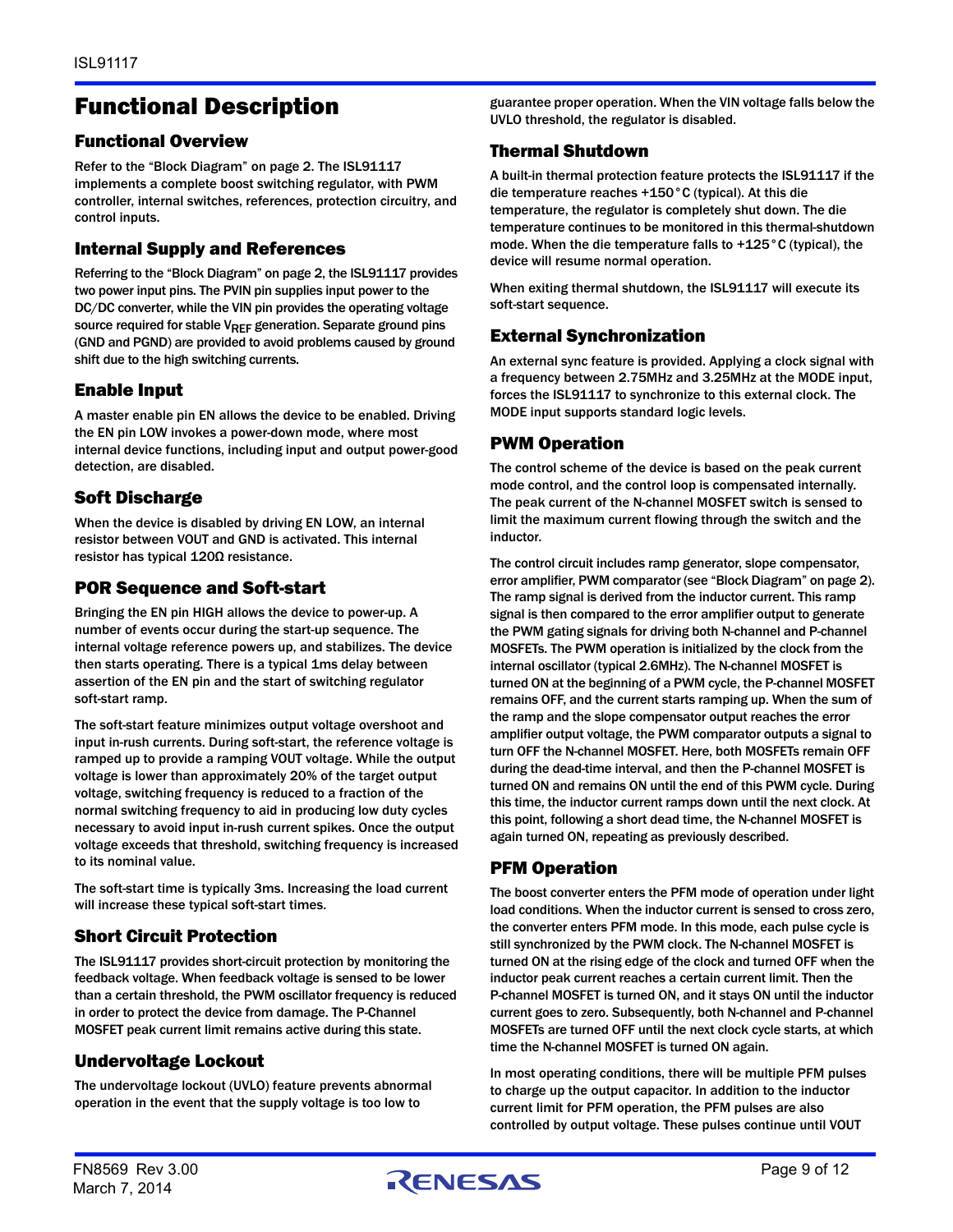has achieved the upper threshold of the PFM hysteretic controller. Switching then stops, and remains stopped until VOUT decays to the lower threshold of the hysteretic PFM controller.

## Applications Information

#### Component Selection

The fixed-output version of the ISL91117 requires only three external power components to implement the boost converter: an inductor, an input capacitor, and an output capacitor.

The adjustable ISL91117 versions require three additional components to program the output voltage. Two external resistors program the output voltage, and a small capacitor is added to improve stability and response.



FIGURE 19. TYPICAL ISL91117IIAZ APPLICATION

#### <span id="page-9-0"></span>Output Voltage Programming, Adjustable Version

Setting and controlling the output voltage of the ISL91117IIAZ (adjustable output version) can be accomplished by selecting the external resistor values.

Equation [1](#page-9-2) can be used to derive the R1 and R2 resistor values:

$$
V_{\text{OUT}} = 0.8V \bullet \left(1 + \frac{R1}{R2}\right) \tag{Eq. 1}
$$

When designing a PCB, include a GND guard band around the feedback resistor network to reduce noise and improve accuracy and stability. Resistors R1 and R2 should be positioned close to the FB pin.

#### Feed-Forward Capacitor Selection

A small capacitor (C3 in Figure [19](#page-9-0)) in parallel with resistor R1 is required to provide the specified load and line regulation. The suggested value of this capacitor is 22pF for R1 = 320kΩ. An NPO type capacitor is recommended.

#### Non-Adjustable Version FB Pin Connection

The fixed output version of the ISL91117 does not require external resistors or a capacitor on the FB pin. Simply connect VOUT to FB, as shown in Figure [20.](#page-9-1)





#### <span id="page-9-1"></span>Inductor Selection

An inductor with high frequency core material (e.g., ferrite core) should be used to minimize core losses and provide good efficiency. The inductor must be able to handle the peak switching currents without saturating.

A 1µH inductor with ≥4A saturation current rating is recommended. Select an inductor with low DCR to provide good efficiency. In applications where radiated noise must be minimized, a toroidal or shielded inductor can be used.

| <b>MANUFACTURER</b> | <b>SERIES</b>        | <b>WEBSITE</b>    |
|---------------------|----------------------|-------------------|
| Coilcraft           | <b>XFL4020-102ME</b> | www.coilcraft.com |
| Murata              | LOH5BPN1RONTO        | www.murata.com    |

#### PVIN and VOUT Capacitor Selection

<span id="page-9-2"></span>The input and output capacitors should be ceramic X5R type with low ESL and ESR. The recommended input capacitor value is 22µF. The recommended VOUT capacitor value is 2x22µF or 47µF.

|  | TABLE 2.  CAPACITOR VENDOR INFORMATION |
|--|----------------------------------------|
|  |                                        |

| <b>MANUFACTURER</b> | <b>SERIES</b> | <b>WEBSITE</b>  |
|---------------------|---------------|-----------------|
| <b>AVX</b>          | X5R           | www.avx.com     |
| <b>Murata</b>       | X5R           | www.murata.com  |
| <b>Taiyo Yuden</b>  | X5R           | www.t-yuden.com |
| <b>TDK</b>          | X5R           | www.tdk.com     |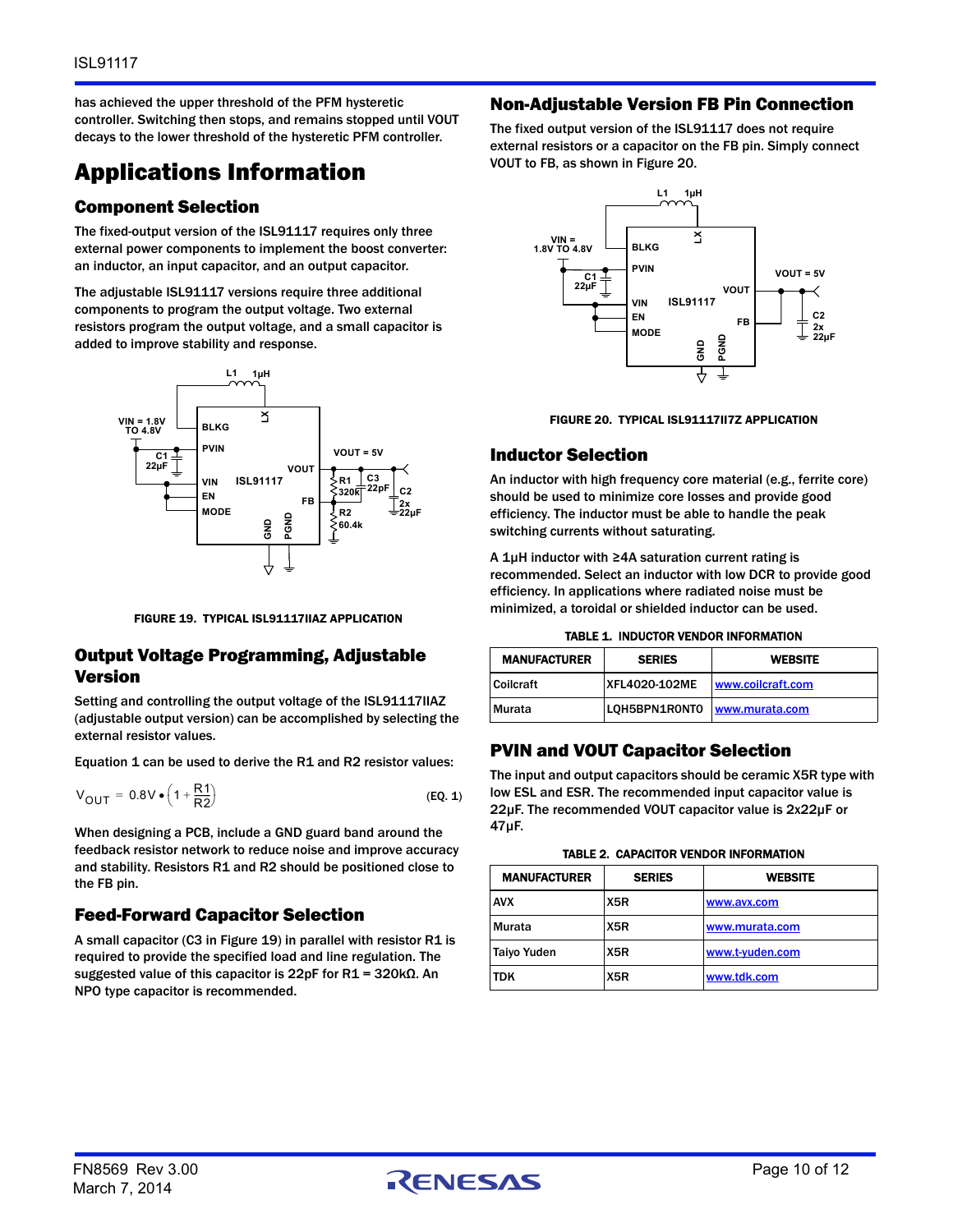#### Recommended PCB Layout

Correct PCB layout is critical for proper operation of the ISL91117. The input and output capacitors should be positioned as closely to the IC as possible. The ground connections of the input and output capacitors should be kept as short as possible, and should be on the component layer to avoid problems that are caused by high switching currents flowing through PCB vias.



FIGURE 21. RECOMMENDED LAYOUT

### Revision History

The revision history provided is for informational purposes only and is believed to be accurate, but not warranted. Please go to web to make sure you have the latest revision.

| <b>DATE</b>      | <b>REVISION</b> | <b>CHANGE</b>                                                                                                                                                               |
|------------------|-----------------|-----------------------------------------------------------------------------------------------------------------------------------------------------------------------------|
| March 7, 2014    | FN8569.3        | Updated Related Literature.<br>Figure 18 on page 8 Title changed from START-UP WITH NO LOAD (VIN = 3.6V, VOUT = 5V) to START-UP WITH<br>$25\Omega$ (VIN = 3.6V, VOUT = 5V). |
| February 4, 2014 | FN8569.2        | Initial Release.                                                                                                                                                            |

### About Intersil

Intersil Corporation is a leading provider of innovative power management and precision analog solutions. The company's products address some of the largest markets within the industrial and infrastructure, mobile computing and high-end consumer markets.

For the most updated datasheet, application notes, related documentation and related parts, please see the respective product information page found at [www.intersil.com.](www.intersil.com)

You may report errors or suggestions for improving this datasheet by visiting [www.intersil.com/ask](http://www.intersil.com/en/support/support-faqs.html?p_page=ask.php&p_prods=679&p_icf_7=ISL91117).

Reliability reports are also available from our website at [www.intersil.com/support](http://www.intersil.com/en/support/qualandreliability.html#reliability)

© Copyright Intersil Americas LLC 2014. All Rights Reserved. All trademarks and registered trademarks are the property of their respective owners.

For additional products, see [www.intersil.com/en/products.html](http://www.intersil.com/en/products.html?utm_source=Intersil&utm_medium=datasheet&utm_campaign=disclaimer-ds-footer)

[Intersil products are manufactured, assembled and tested utilizing ISO9001 quality systems as noted](http://www.intersil.com/en/products.html?utm_source=Intersil&utm_medium=datasheet&utm_campaign=disclaimer-ds-footer) in the quality certifications found at [www.intersil.com/en/support/qualandreliability.html](http://www.intersil.com/en/support/qualandreliability.html?utm_source=Intersil&utm_medium=datasheet&utm_campaign=disclaimer-ds-footer)

*Intersil products are sold by description only. Intersil may modify the circuit design and/or specifications of products at any time without notice, provided that such modification does not, in Intersil's sole judgment, affect the form, fit or function of the product. Accordingly, the reader is cautioned to verify that datasheets are current before placing orders. Information furnished by Intersil is believed to be accurate and reliable. However, no responsibility is assumed by Intersil or its subsidiaries for its use; nor for any infringements of patents or other rights of third parties which may result from its use. No license is granted by implication or otherwise under any patent or patent rights of Intersil or its subsidiaries.*

For information regarding Intersil Corporation and its products, see [www.intersil.com](http://www.intersil.com?utm_source=intersil&utm_medium=datasheet&utm_campaign=disclaimer-ds-footer)